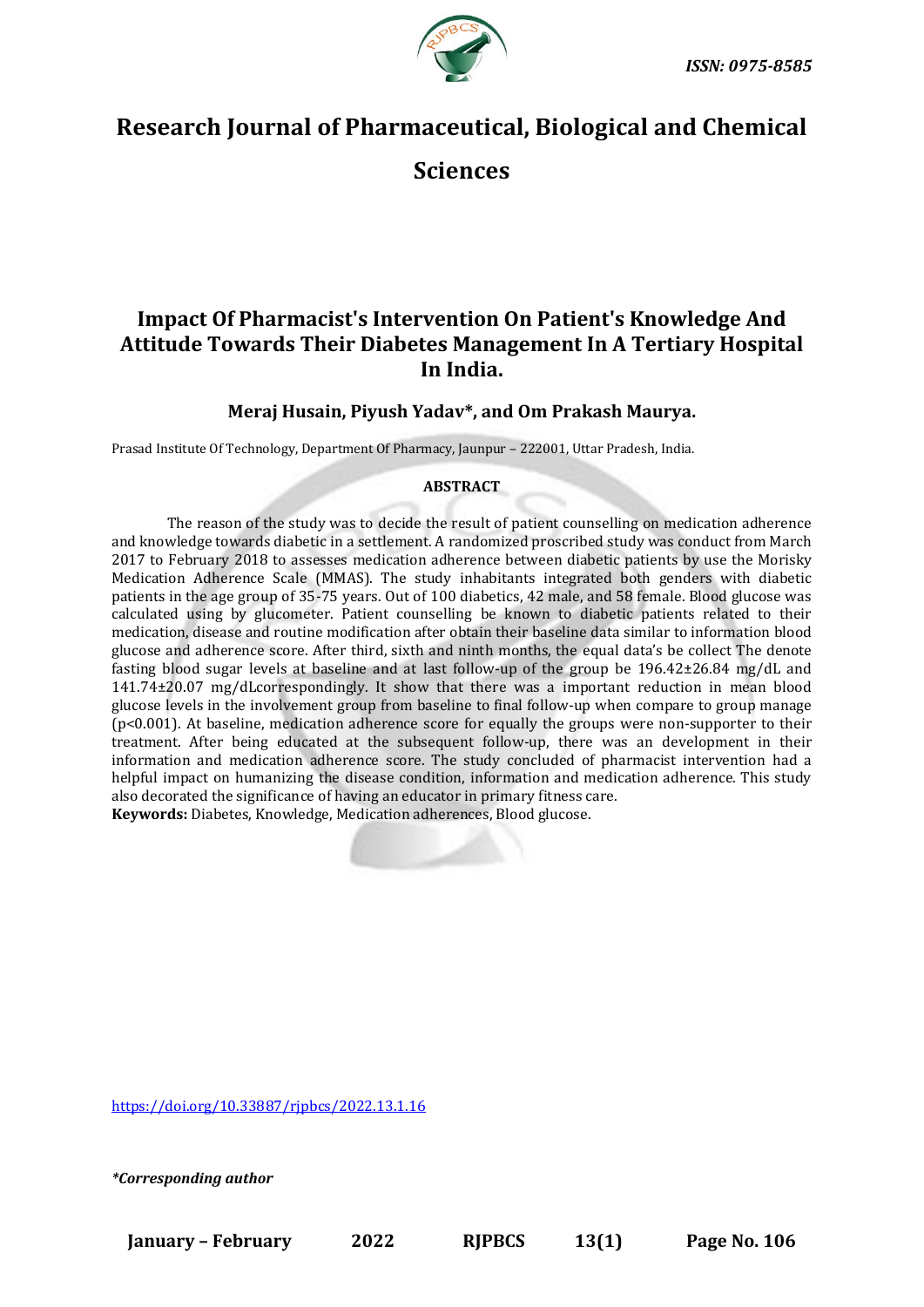

#### **INTRODUCTION**

Diabetes mellitus (DM) is a main rising scientific as well as public fitness difficulty.According to WHO estimate in 2007, 190 millions peoples suffers as of diabetes global and about 330 million are likely to be diabetic were the year 2025 [1]. It is the important cause of blindness, and of lower-limb amputations. Regarding mortality, adults by diabetes include charge of blow and loss from heart diseases that are as regards 2 to 4 times advanced than adults not including diabetes [2]Reduced adherence to prescribe treatment is a increasing anxiety which undermine the profit of present medical care [3]. On an regular, one-third to one-half of the patient for whom suitable therapy are prescribe do not obtain the full advantage since the prescribe beneficial routine for the reason that of insufficient adherence [4].Overall, it is predictable the intention of only 7% ofpatients with diabetes be supporter by all aspectsof their cure plan [5]. Poors adherences to cure recommendation between diabetes patient usually result in best possible glycemic controls. However, poor glycemic controls have been establish to be associate with increase risk of micro and macro-vascular complication, diseases succession morbidity and humanity by increase cost of care [6].Possibles reason for the constants increases in the prevalences of DM might includes lacks of information with unacceptable approachs with practice towards DM amongs diabetic patient as well in the wide-ranging populations. information is the greatests weapons in the fights againsts DM with can helps peoples review their danger of diabetes promote them to capture charges of their diseases, with motivates them to look for time to time treatments with concern. Good Analysis managements, with treatments protocol are leading for peoples by diabetes [7].Self-managements is the basis for good managements of patient among diabetes, and patients educations on diabetes play a essential role in improve medical outcome [8Information and attitudes of the patient and include a important contact on the adherence, assembly the patient feels that the consequence of the diseases could include a stern impacts on their well-beings. Behavior change and adherences to pharmacological treatments are essentiasl for improve the prediction of DM. Patient among goods adherences to diabetes managements be report to have helpful healths outcome and lesser humanity compare to individuals by poor adherences [9].Non-adherences, lack of information, poorer follows up with deficiency is the significant factor usually observe in meager controls of diabetes [10]. Diabetes is a disease that dreadfully need extra pharmacists' involvements. Pharmacist who are specialize in this increasing chronic conditions can makes a important, positives impacts on the patients, the health care system, and themselve [11]. Therefore, the current studies be undertake to evaluates the impacts of a pharmacists lead diabetes managements programmes on type 2 diabetes patient on FBG(Fasting Blood Glucose), KAP (Knowledge, attitude and Practice) and medications adherences in rural communities.

#### **Case Study**

The randomized controlled study was conducted fora period of one year from March 2017 to February 2018 in rural areas of Valayakaranur and Vattamalai, villages near Komarapalayam town, Salem district, Tamil Nadu. Both gender of already diagnosed diabetic patients with diabetic medications in the age group of 35-75yrs were included and patients who were not willing to or unable to give consent to participate and if they were diagnosed with any concurrent endocrine disorders (such as thyroid disorders and gestational diabetes), cardiac heart failure, end stage renal disease, hepatitis or cancer were excluded from the study. After getting clearance from Institution Ethical committee, a separate questionnaire form for incorporating demographical data, KAP for DM was designed. FBG was measured by using glucometer. Initially, medication adherence among diabetic patients was assessed by using Morisky Medication Adherence Scale (MMAS-8). Diabetic patients who scored low from MMAS, has been further considered for the study. These diabetic patients were randomized into control and intervention group based on simple randomization technique. The study design was divided into baseline, 1st, 2nd and 3rd follow up visit with a difference of three months between each visit. After the collection of baseline data (socio demographic datas, FBS, KAP, medication adherence score), patient counseling was provided for diabetic patients in intervention group alone at regular intervals in visual formats as well as orally by using suitable patient counseling leaflets. The effect of pharmacist interventions was assessed based on KAP questionnaire scores along with screening of FBS level at 1st, 2nd, 3rd follow up intervals for both the groups. The gathered datas were characterized into different groups and statistically analyzed by paired t-test using statistical software package for social sciences (SPSS) version 16.1 with level of significance( $*p < 0.001$ ). Datas were presented as mean (SD) or as percentages within groups.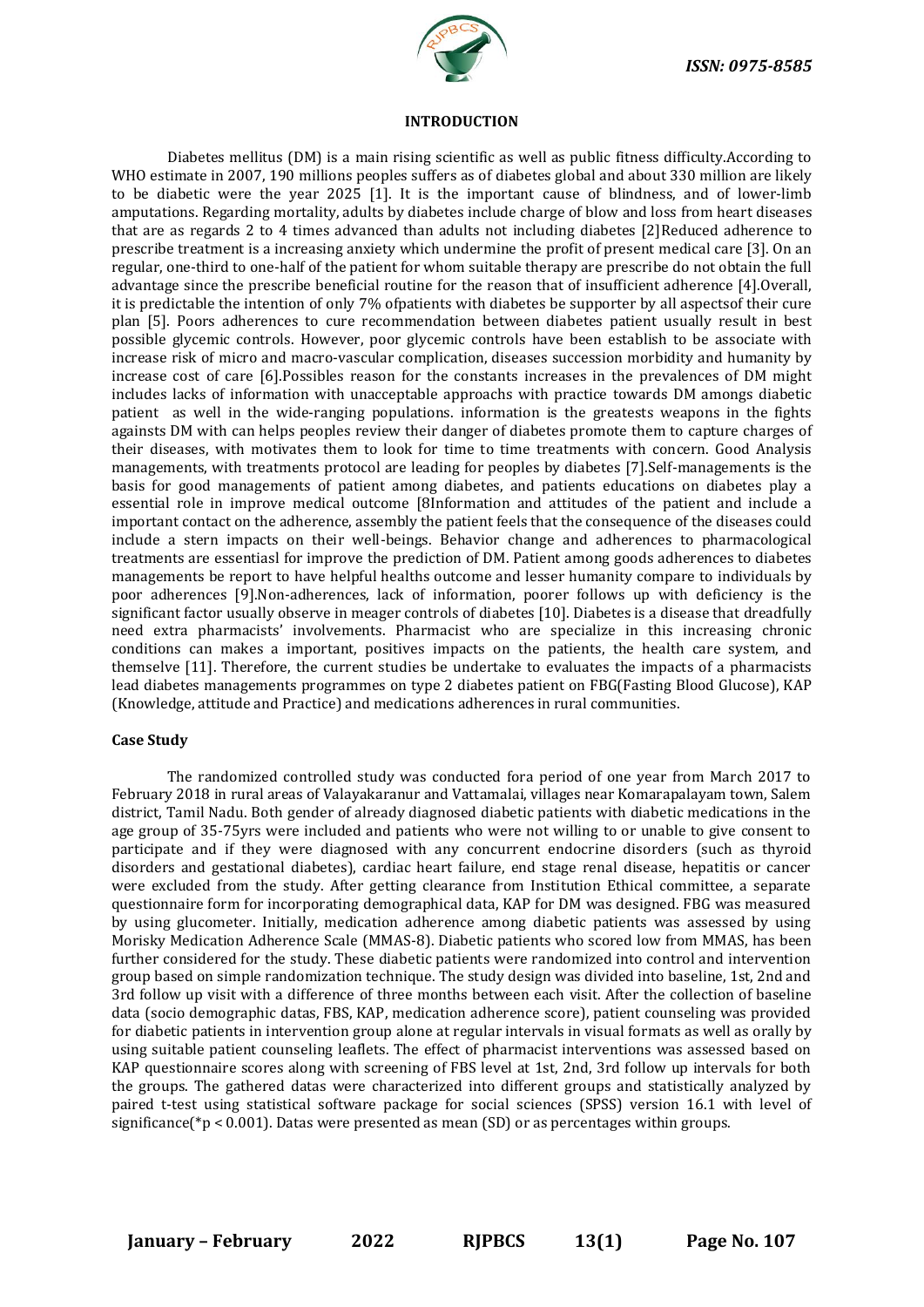

|           | Diabetic patients (100)   |                          |  |
|-----------|---------------------------|--------------------------|--|
| Parameter | Control<br>$(n-50)$       | Intervention<br>$(n-50)$ |  |
|           | Gender                    |                          |  |
| Male      | 24(48%)                   | 18(36%)                  |  |
| Female    | 26(52%)                   | 32(64%)                  |  |
|           | Age distribution in years |                          |  |
| $35 - 45$ | 5(10%)                    | 04(8%)                   |  |
| $46 - 55$ | 17(34%)                   | 19(38%)                  |  |
| 56-65     | 18(36%)                   | 24(48%)                  |  |
| 66-75     | 10(20%)                   | 3(6%)                    |  |

# **Table 1: Demographic details of diabetic patient**

# **Table 2: Shown educational status of diabetic patients**

| <b>Education level</b>                         | Control<br>$(n-50)$ | Intervention<br>$(n-50)$ |
|------------------------------------------------|---------------------|--------------------------|
| No education                                   | 29(58%)             | 30(60%)                  |
| Lower education                                | 15(30%)             | 18(36%)                  |
| <b>Upper secondary</b>                         | 3(6%)               | 2(4%)                    |
| 1stage of tertiary<br>education                | 2(4%)               | $1(2\%)$                 |
| 2 <sup>nd</sup> stage of tertiary<br>education |                     |                          |

#### **Table 3: Comparison of blood glucose levels of diabetic patients in control and intervention group.**

| Groups                    | Control<br>$(n-50)$ | Intervention<br>$(n-50)$ | P-Value | Significance Level        |
|---------------------------|---------------------|--------------------------|---------|---------------------------|
| <b>Baseline</b>           | $194.52 \pm 18.70$  | $196.42 \pm 26.84$       | 0.645   | Non-Significant           |
| 1st Follow up             | $186.54 \pm 20.40$  | $181.54 \pm 21.27$       | 0.010   | Significant               |
| 2 <sup>nd</sup> Follow up | $192.24 \pm 18.24$  | $170.62 \pm 18.45$       | 0.000   | <b>Highly significant</b> |
| 3rd Follow up             | $197.15 \pm 24.56$  | $141.74 \pm 20.07$       | 0.000   | Highly significant        |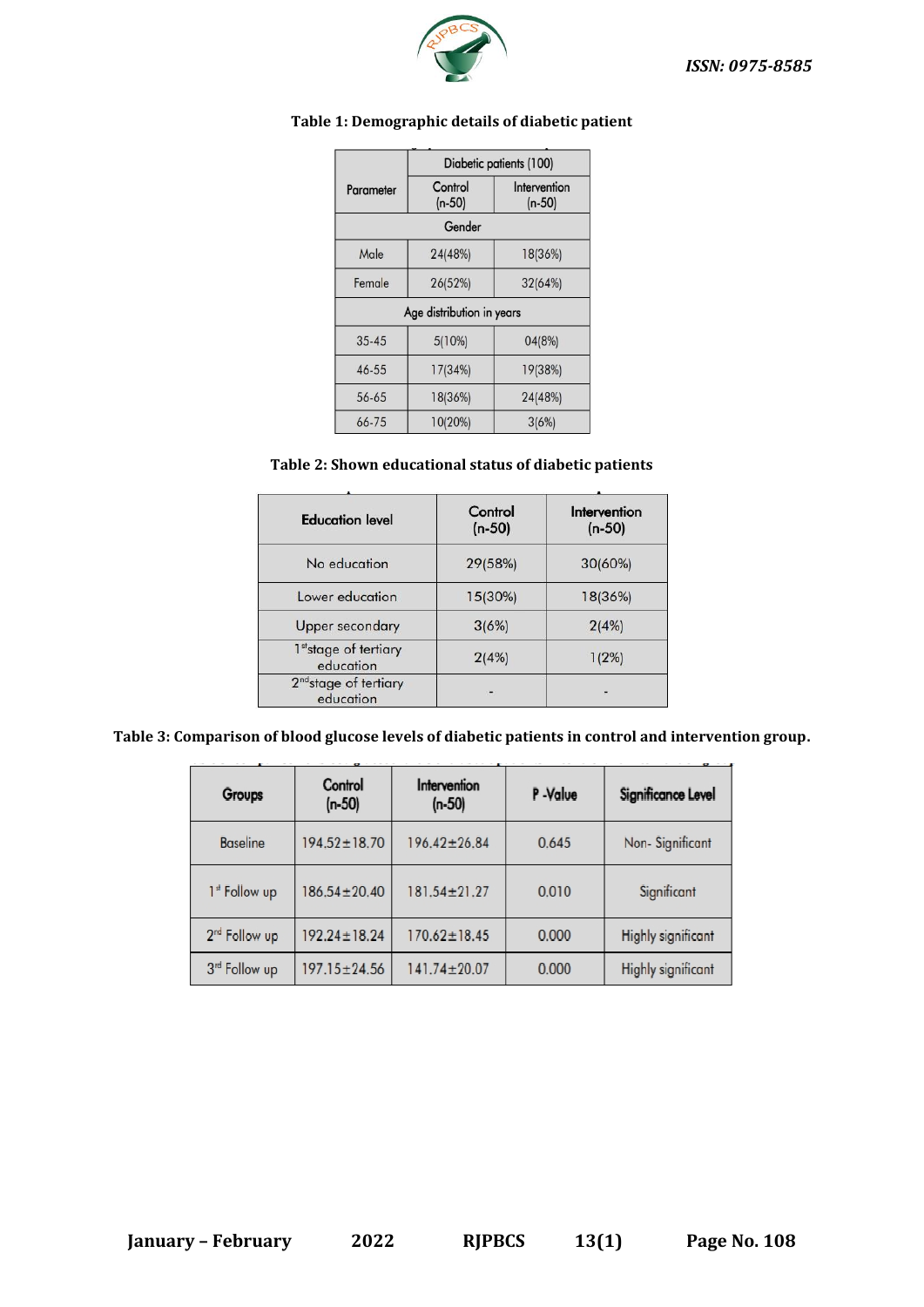

### **Table 4: Knowledge, attitude and Practice(KAP) score of diabetic patients in control and intervention group.**

| <b>KAP</b>                | Control<br>(Mean $\pm$ SD) | Intervention<br>(Mean $\pm$ SD) | t-value | p-value | Significance<br>Level |
|---------------------------|----------------------------|---------------------------------|---------|---------|-----------------------|
|                           |                            | <b>KNOWLEDGE</b>                |         |         |                       |
| <b>Baseline</b>           | $7.18 \pm 2.310$           | $7.38 \pm 2.230$                | 2.858   | 0.006   | Non-significant       |
| 1 <sup>st</sup> follow up | $7.54 \pm 2.296$           | $8.00 \pm 2.040$                | 3.496   | 0.001   | Significant           |
| $2nd$ follow up           | $8.18 \pm 2.154$           | $8.58 \pm 1.980$                | 3.742   | 0.000   | Highly<br>significant |
| 3rd follow up             | $8.54 \pm 2.052$           | $9.38 \pm 2.127$                | 5.838   | 0.000   | Highly<br>significant |
|                           |                            | <b>ATTITUDE / PRACTICE</b>      |         |         |                       |
| <b>Baseline</b>           | $2.70 \pm 1.298$           | $2.80 \pm 1.294$                | 0.351   | 0.727   | Non-significant       |
| 1 <sup>st</sup> follow up | $2.72 \pm 1.266$           | $2.94 \pm 1.268$                | 2.717   | 0.009   | Significant           |
| 2 <sup>nd</sup> follow up | $2.74 \pm 1.291$           | $3.42 \pm 1.553$                | 5.699   | 0.000   | Highly<br>significant |
| 3rd follow up             | $2.84 \pm 1.330$           | $3.72 \pm 1.654$                | 7.550   | 0.000   | Highly<br>significant |

### **Table 5: Morisky Medication Adherence Scale (MMAS) score in diabetic patients. Value expressed as number (%)**

| Groups       | <b>Review</b>             | $\cdots$<br>Score |         |         |
|--------------|---------------------------|-------------------|---------|---------|
|              |                           | Low               | Medium  | High    |
| Control      | <b>Baseline</b>           | 50(100)           |         |         |
|              | 1 <sup>st</sup> follow up | 37(74%)           | 9(18%)  | 4(8%)   |
|              | 2 <sup>nd</sup> follow up | 35(70%)           | 9(18%)  | 6(12%)  |
|              | 3 <sup>rd</sup> follow up | 30(60%)           | 12(24%) | 8(16%)  |
| Intervention | <b>Baseline</b>           | 50(100)           |         |         |
|              | 1 <sup>st</sup> follow up | 27(54%)           | 13(26%) | 10(20%) |
|              | 2 <sup>nd</sup> follow up | 8(16%)            | 16(32%) | 26(52%) |
|              | 3rd follow up             | 0                 | 9(18%)  | 41(82%) |

#### **RESULTS**

Patients (104) with low Morisky Medication Adherence Scale scores were include. From this, 100 diabetics have been randomized into control (50 each) and intervention (50 each) group based on simple randomization technique and the remaining 4 patients were dropped out due to irregular follow up and unwillingness. The total diabetic subject was 100, of which 42% were males and 58% were females (Table 1). It shown that most of them were in the age range of 46-55 (54%) and 56-65 (32%). The majority of the participants (59) were uneducated. The mean reduction in blood glucose levels from baseline (196.42±26.84) to final follow-up (141.74±20.07) in intervention group was found to be highly significant when compared to control group (Table 3). In this study, both the intervention and control group patients had poor knowledge, attitude and practices at baseline (Table 4). Scores of Intervention group from baseline to final follow up revealed that mean increases in knowledge from 7.38 ±2.230 to 9.38±2.127 which was clinically significant (p<0.001) where as in control group the score from baseline to final follow up was 7.18 ±2.310 to 8.54±2.052 which was statistically non-significant (p 0.05). Scores of Intervention group from baseline to final follow up showed that mean increases in attitude from 2.80±1.294 to 3.72±1.654 which was clinically significant (p<0.001) where as in control group the score from baseline to final follow up was  $2.70\pm1.298$  to  $2.84\pm1.330$  which was statistically non-significant (p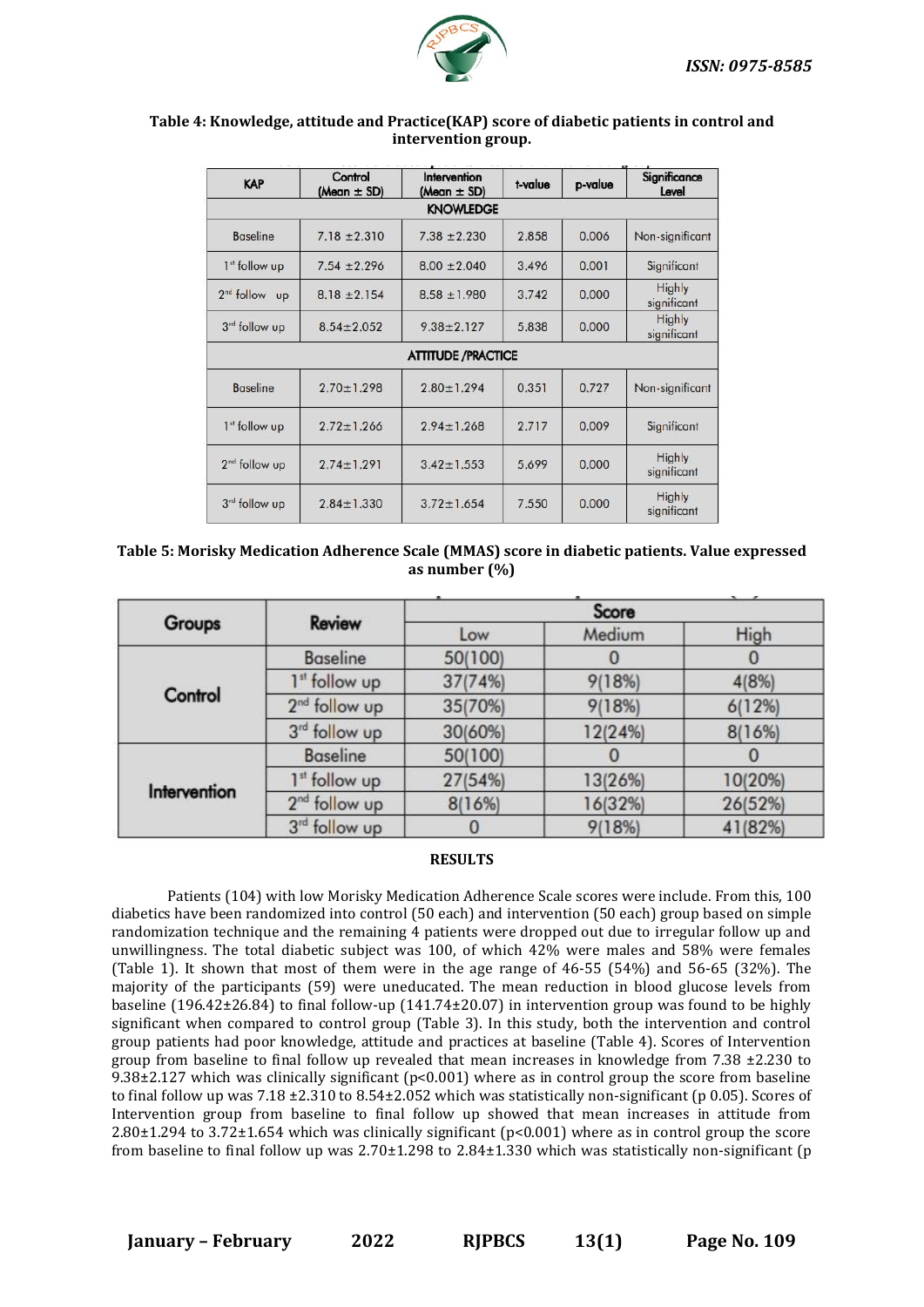

0.05). According to MMAS score both the groups in diabetic patients had low adherence at baseline (table 5).

#### **DISCUSSION**

The random control study focus on the impacts of pharmacists provide patients counselling and educations on patient's KAP and medications adherences among diabetic patient. In our study, female diabetic patient were higher than male. This may be due to increase BMI, hormonal imbalances and sedentary life styles in female [12]. Bhagat et al., has also report that the postmenopausal women are at higher risk of cardiovascular problems in India as well as globally and this risk increases with age [13].More number of diabetic patients was in the age group of 56-65 years. This may be due to the fact that age probably represents accumulation of environmental influences and the effect of genetical programmed senescence in the body systems [14]. The proportions of DM patients as well as their blood glucose levels were found to increase steadily with a increase in age [15].In the present study, subjects with no formal education were found to have higher prevalence of diabetes compared with the educated group, which is in agreement with previous studied [16]. Imparting knowledge about diabetes to the community is the first step in prevention and early detection of the disease and prevention of its complications [17].The mean fasting blood sugar (FBS) levels at baseline and at final follow‑up of the intervention group were 196.42±26.84mg/dl and 141.74±20.07 mg/dL, respectively, whereas in the control group the mean FBS level at the baseline was 194.52±18.70 mg/dL and at the follow- up was  $197.15\pm24.56$  mg/dL (table 3). It shows that there was a significant reduction in mean blood glucose levels in intervention group from baseline to final follow- up when compared to control group(p<0.001). Several studies were reported that patient counselling, lifestyle modification improves the patient knowledge about disease, reduces the blood glucose levels and also reduces the risk of complications [18, 19]. KAP scores of the diabetic patients were poor at baseline due lack of patient education about disease, drugs and life style modification which reduces self-management skills and further complications. Subish et al., were reported that the need for teaching diabetic patients about their illness is obvious, because the success of the diabetes treatment depends on lifestyle modifications in addition to the drug therapy [20]. Ana et al. reported that there is a need for extensive education and behavior change to manage the conditions. Lifestyle changes must incorporate careful dietary planning, use of medication, and home blood glucose monitoring techniques for all diabetic patients [21].After instigated patient counselling, a small number of the patients had indicated progressed adherence towards medication. With constant patient counselling till final follow up, low adherence had sort through medium and high adherence. It indicated that improved adherence resulted in better disease control. A significant improvement in adherence was observed from the baseline to the third follow-up in the intervention group when compared with control group.At baseline, medication adherence scores for both the groups were nonadherent to their treatment mainly due to lack of knowledge and awareness about the consequences of the uncontrolled disease. After being educated at the subsequent follow up, there was an increase in the level of adherence and a significant improvement was observed in intervention group. These findings suggest that educating patients about their medications and their role in the management of disease helped them to improve the adherence levels, which in turn improved the health outcomes. A similar finding was also noted by Adepu et al., and Ponnusankar et al., which stated that there was a significant improvement in medication knowledge and adherence level on continuous patient counselling [22, 23]. Another similar study done by Ramanath et al., also showed a significant improve in medication adherence in intervention group when compared to control group [24].

#### **CONCLUSION**

The study concludes that the pharmacists intervention had significant impacts in improve the diseases conditions, information and medications adherences. A important decrease in the FBS level was observe from the baselines to final follow-up which indicates a optimistic impacts of continue patients educations in the managements of DM. Pharmacist who are specialize in these chronic condition can makes important, positive impacts on the patient health care.

#### **REFERENCES**

[1] Lorenzo C, Williams K, Hunt KJ, et al. (2007): The National Cholesterol Education Program Adult Treatment Panel 111, International Diabetes Federation, and World Health Organization